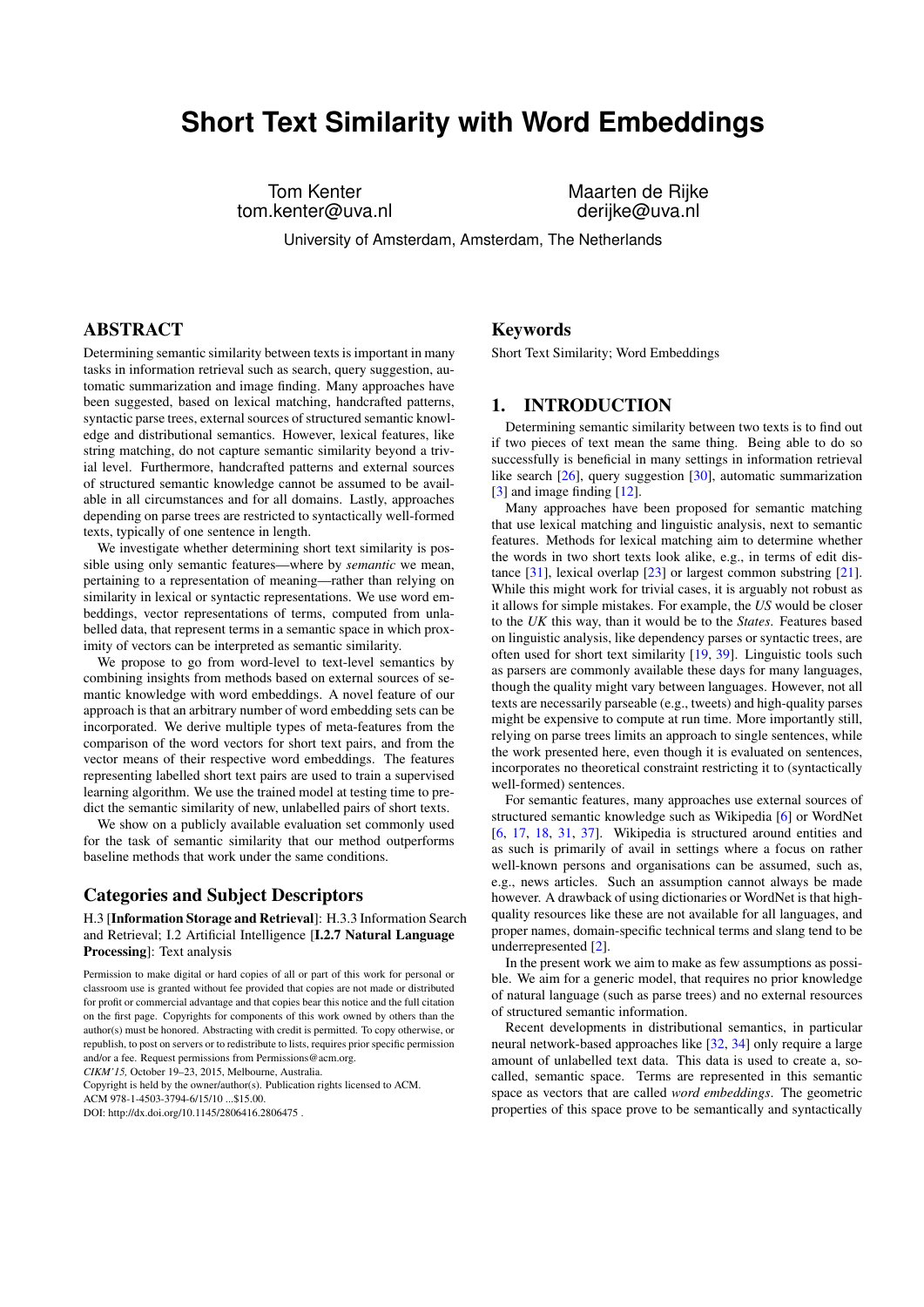meaningful [\[13,](#page-9-16) [32](#page-9-14)[–34\]](#page-9-15), that is, words that are semantically or syntactically similar tend to be close in the semantic space.

A challenge for applying word embeddings to the task of determining semantic similarity of short texts is going from word-level semantics to short-text-level semantics. This problem has been studied extensively over the past few years [\[4,](#page-9-17) [25,](#page-9-18) [39\]](#page-9-8).

In this work we propose to go from word-level to short-text-level semantics by combining insights from methods based on external sources of semantic knowledge with word embeddings. In particular, we perform semantic matching between words in two short texts and use the matched terms to create a saliency-weighted semantic network. A novel feature of our approach is that an arbitrary number of word embedding sets can be incorporated, regardless of the corpus used for training, the underlying algorithm, its parameter settings or the dimensionality of the word vectors. We derive multiple types of meta-features from the comparison of the word vectors for short text pairs and from the vector means of their respective word embeddings, that have not been used before for the task of short text similarity matching.

We show on a publicly available test collection that our generic method, that does not rely on external sources of structural semantic knowledge, outperforms baseline methods that work under the same conditions and outperforms all methods, to our knowledge, that do use external knowledge bases and that have been evaluated on this dataset.

The rest of the paper is structured as follows. In Section [2](#page-1-0) we describe relevant literature. We present our method for short text similarity in Section [3.](#page-2-0) The experiments and results are detailed in Section [4](#page-4-0) and Section [5.](#page-5-0) In Section [6](#page-8-0) we conclude.

# <span id="page-1-0"></span>2. RELATED WORK

In this section we discuss previous work related to the different aspects of our method.

#### *Distributional semantics.*

Distributional semantic approaches are based on the intuition that words appearing in similar contexts tend to have similar meanings. The Latent Semantic Analysis algorithm (LSA) [\[14\]](#page-9-19) incorporates this intuition by building a word-document co-occurrence matrix and performing singular value decomposition (SVD) on it to get a lower-dimensional representation. Words are represented as vectors in this lower dimensional space. The distance between these word vectors (measured, e.g., with the cosine function) can be used as a proxy for semantic similarity. The full co-occurrence matrix, however, can become quite substantial for a large corpus, in which case the SVD becomes memory-intensive and computationally expensive.

Word vectors—also referred to as word embeddings—have recently seen a surge of interest as new ways of computing them efficiently have become available. In [\[32,](#page-9-14) [33\]](#page-9-20) an algorithm called word2vec is proposed. There are two architectures to word2vec, continuous bag-of-words (CBOW) and Skip-gram. Both are a variation on a neural network language model [\[9,](#page-9-21) [13\]](#page-9-16), but rather than predicting a word conditioned on its predecessor, as in a traditional bi-gram language model, a word is predicted from its surrounding words (CBOW) or multiple surrounding words are predicted from one input word (Skip-gram). To avoid computing a full softmax over the entire vocabulary, hierarchical softmax can be applied on a Huffman tree representation of the vocabulary, which saves calculations, at the potential loss of some accuracy. An additional strategy to get better embeddings is negative sampling, where, instead of only using the words observed next to one another in the

training data as positive examples, random words are sampled from the corpus and presented to the network as negative examples.

An alternative way of getting word embeddings, called GloVe, is proposed in [\[34\]](#page-9-15). Rather than being based on language models it is based on global matrix factorisation. As such, it is closer to LSA, only a word-word co-occurrence matrix is used. GloVe avoids the large computational cost of, e.g., LSA by not building the full cooccurrence matrix, but training directly on the non-zero elements in it. As a cost function, the model uses a weighted least squares variant. The weighting function has two parameters, an exponent and a maximum cut-off value that influence the performance.

As both algorithms produce high-quality word embeddings and their implementations are publicly available, we use them in our experiments. In Section [5](#page-5-0) we report on the results and analyse the effect of different parameter settings for both methods.

## *Text-level semantics without external semantic knowledge.*

Word embeddings, as described above, provide a way of comparing terms to one another semantically. It is not evident, however, how longer pieces of text should be represented with them. Several approaches have been proposed to go from word-level semantics to phrase-, sentence-, or even document-level semantics.

Le and Mikolov [\[25\]](#page-9-18) propose a variation on the word2vec algorithm for calculating paragraph vectors, by adding an explicit paragraph feature to the input of the neural network. A convolutional neural network, built on top of word2vec word embeddings, is employed for modelling sentences in [\[20\]](#page-9-22). Other corpus-based methods have been proposed, such as [\[21\]](#page-9-6), in which both semantic and string distance features are employed, and [\[38\]](#page-9-23) in which a vector space model is used. All four methods, in line with the work presented here, do not rely on external sources of structured semantic knowledge, nor on natural language resources. As such, these methods are natural baselines for our experiments in Section [4.](#page-4-0) It is problematic to reproduce the work presented in [\[25\]](#page-9-18), however, as the original source code was not released by the authors and it is not clear, algorithmically, how the second step – the inference for new, unseen texts – should be carried out. Therefore, we omit this method as a baseline.

Many methods rely on natural language resources such as parsers. Socher et al. [\[39\]](#page-9-8) propose recursive auto-encoders for the task of semantic textual similarity. This method relies on full parse trees for every sentence it processes. Annesi et al. [\[4\]](#page-9-17) apply a kernel method on dependency parse tree features. Another strong method is presented in [\[22\]](#page-9-24) where features from dependency parser are used to train a supervised method. The latter method, to our knowledge, yields the highest performance on the MSR Paraphrase Corpus [\[15,](#page-9-25) [35\]](#page-9-26), an evaluation set commonly used for textual similarity experiments, and the one we use in our experiments in Section [5.](#page-5-0)

Sentence representations based on word2vec word embeddings are also the focus in [\[24\]](#page-9-27), where a convolutional neural network is trained on top of word2vec word embeddings. However, the method is only evaluated on sentence classification tasks (not on semantic similarity).

### *Text-level semantics with external knowledge.*

A large body of research has been directed at using sources of structured semantic knowledge like Wikipedia and WordNet for semantic text similarity tasks. In [\[17,](#page-9-10) [18,](#page-9-11) [28\]](#page-9-28) methods very similar to one another are proposed, using pairings of words and Wordnetbased measures for semantic similarity. Our method of aligning words as described in Section [3](#page-2-0) draws on this work. The key difference between these approaches and ours, apart from the fact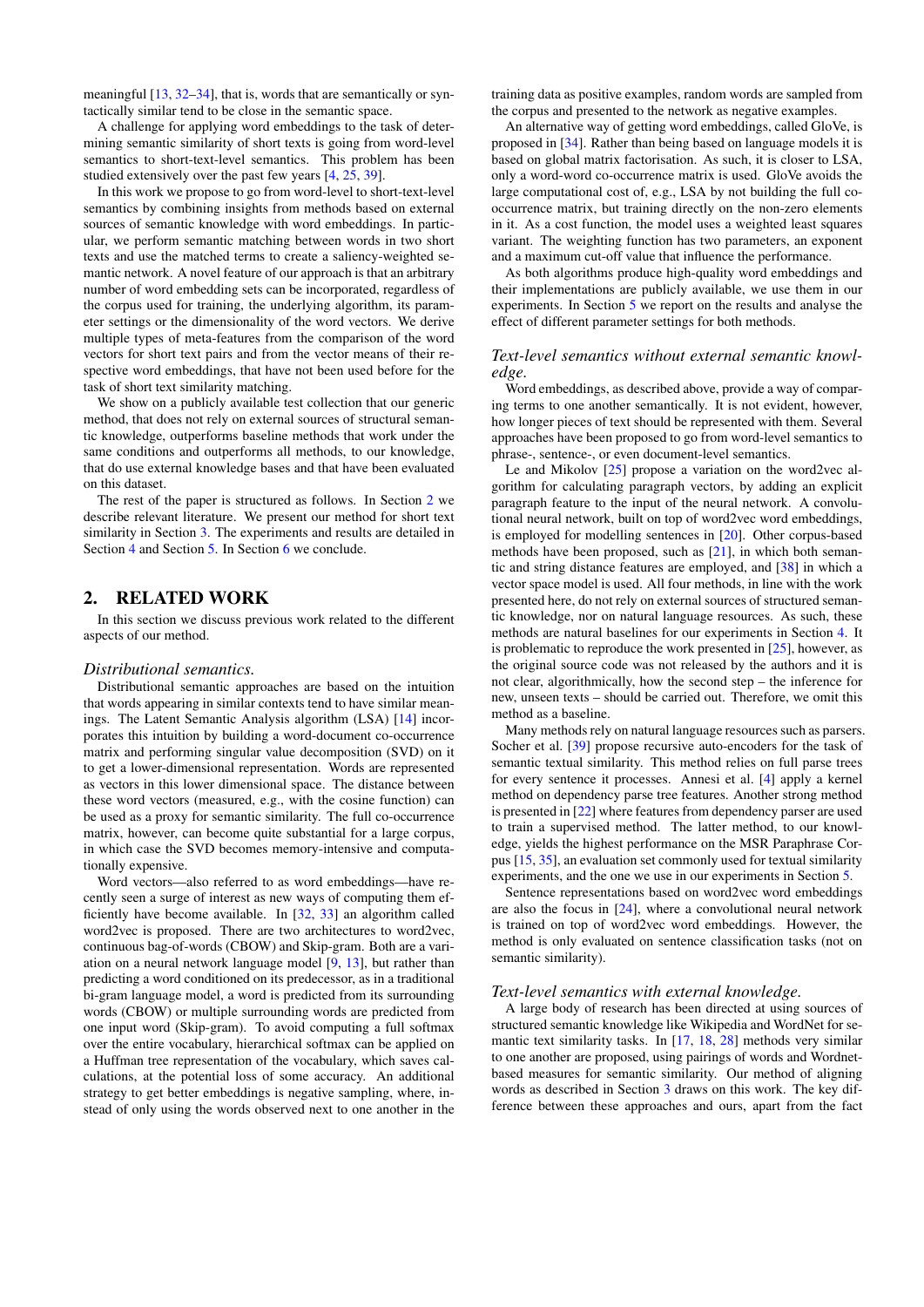that WordNet is used, is that parsing/POS tagging is carried out [\[18,](#page-9-11) [28\]](#page-9-28), as the WordNet-based measures are limited to comparing words having the same POS tag. Furthermore, no full-scale machine learning step is involved. All methods present one overall score, based on a threshold which is calculated through a simple regression step [\[18,](#page-9-11) [28\]](#page-9-28) or set manually [\[17\]](#page-9-10).

Corpus methods are combined with WordNet-based measures in [\[27,](#page-9-29) [31\]](#page-9-4). In [\[31\]](#page-9-4) an IDF-weighted alignment approach, based both on WordNet-based and corpus-based similarities, is proposed. Texts are parsed and only similarities within identical part-of-speech categories are considered. Finally, a single score is calculated as an average over the maximum similarities. In [\[27\]](#page-9-29) a WordNet similarity measure is combined with word order scores. In neither approaches any machine learning step is applied.

#### *SemEval STS.*

Recently, the SemEval 2012 Semantic Text Similarity (STS) task [\[1\]](#page-8-1) and SemEval 2013 STS task [\[2\]](#page-9-13) (part of \*SEM'13) were organised. A full description of the work of all participating teams (over 30 in both years) is beyond the scope of this section. We discuss the approaches of the best-scoring teams.

The best-scoring teams in 2012 both calculate a large number of features based on a wide variety of methods. Additionally, handcrafted rules are applied that deal with currency values, negation, compounds, number overlap [\[37\]](#page-9-12) and with literal matching [\[6\]](#page-9-9). The main difference with our approach, apart from the handcrafted rules, is in the features extracted, and in particular the number of additional resources required (WordNet, a dependency parser, NER tools, lemmatizer, POS tagger, stop word list [\[37\]](#page-9-12), and WordNet, Wikipedia, Wiktionary, POS tagger, SMT system for three language pairs [\[6\]](#page-9-9)).

In 2013, we see similar approaches where the best teams extract features from sentence pairs and use regression models (SVRs) to predict a similarity score. The features in [\[19\]](#page-9-7) are based on LSA, WordNet and additional lists of related words and stopwords. In [\[29\]](#page-9-30) features are calculated from aggregated similarity measures based on named entity recognition with WordNet and Levenshtein distance, higher order word co-occurrence similarity, the RelEx system, dependency trees and reused features of SemEval 2012 participants. Additionally, handcrafted features like lists of aliases (e.g., *USA* and *United States*) are used. A parallel between our work and both these approaches is the use of word alignment.

Finally, in [\[5\]](#page-9-31) a method similar to the one we propose here is presented, for a related, but different task of detecting semantic similarity between texts of different lengths. Next to WordNetbased features, a word alignment method is used based on word embeddings, analogous to what we propose. A crucial difference with our approach is that only a single feature is derived from this score, rather than several bins. Moreover, only a single set of word embeddings is used, while we show in our experiments in [§5](#page-5-0) that it is beneficial to use multiple sets.

#### *Meta-level features.*

As described below in Sections [3.1](#page-2-1) and [3.2](#page-4-1) below, we use binbased features to capture the characteristics of the differences between vectors and the distribution of word embeddings. This is similar to, e.g., [\[11\]](#page-9-32) where meta-level features are proposed, in a text classification setting using the kNN algorithm, to exploit the distribution of the nearest neighbour similarities and the withinclass cohesion.

```
Input : List of sentence pairs
            ((s_{1,1}, s_{1,2}), (s_{2,1}, s_{2,2}), \ldots, (s_{n,1}, s_{n,2}))Input : List of associated labels L = [l_1, l_2, l_3, \dots, l_n]Required: Sets of word embeddings [WE_1, WE_2, ..., WE_m]Required: Multiple feature extractors [fe_1, fe_2, \ldots, fe_l]Output : A trained prediction model M1 F = empty feature matrix;
2 for i \leftarrow 1 to n do
\begin{array}{ccc} 3 & \overrightarrow{f} = \Leftrightarrow; \\ 4 & \text{for } i \leftarrow \end{array}for j \leftarrow 1 to m do
```
<span id="page-2-6"></span><span id="page-2-5"></span><span id="page-2-4"></span><span id="page-2-3"></span> $\begin{array}{c|c} 5 \end{array}$  for  $k \leftarrow 1$  to l do 6  $\begin{array}{|c|c|} \hline \text{ }} & \end{array} \begin{array}{|c|} \hline \end{array} \begin{array}{c} \hline \end{array} \begin{array}{c} \hline \end{array} \begin{array}{c} \hline \end{array} \begin{array}{c} \hline \end{array} \begin{array}{c} \hline \end{array} \begin{array}{c} \hline \end{array} \begin{array}{c} \hline \end{array} \begin{array}{c} \hline \end{array} \begin{array}{c} \hline \end{array} \begin{array}{c} \hline \end{array} \begin{array}{c} \hline \end{array} \begin{array}{c} \hline \end$  $7 \mid \cdot \cdot \cdot \cdot$  end <sup>8</sup> end 9  $F[i] \leftarrow \vec{f};$ <sup>10</sup> end 11  $M = trainModel(F, L);$ 

<span id="page-2-8"></span><span id="page-2-7"></span><span id="page-2-2"></span>Algorithm 1: Pseudocode of the feature generation step of our method for semantic similarity of short texts

# <span id="page-2-0"></span>3. SHORT TEXT SIMILARITY WITH SE-MANTICS ONLY

To calculate semantic similarity between two short texts we use a supervised machine learning approach. Algorithm [1](#page-2-2) shows the pseudocode of the training phase. The training data for the supervised step consists of sentence pairs and associated labels that represent the semantic similarity between the two sentences. Multiple sets of word embeddings can be leveraged, possibly derived from different corpora, with different (hyper)parameter settings or with different algorithms. Every sentence pair in the training data is represented by a set of features. A list of functions that generate features from a set of word embeddings and a sentence pair is required. We detail the different kinds of features below in Section [3.1](#page-2-1) and Section [3.2.](#page-4-1)

At training time, we range over all sentences (Algorithm [1,](#page-2-2) line [2\)](#page-2-3), all sets of word embeddings (line [4\)](#page-2-4) and feature extraction functions (line  $5$ ) to compile a feature vector per sentence pair (line  $6$ ). The feature vectors are stored in a matrix (line [9\)](#page-2-7). We train a supervised learning method from the features and the labels of the training examples (line [11\)](#page-2-8). As the labels in the evaluation set that we use are binary, we build a classifier. At testing time, features are generated for the sentence pairs in the test set in a similar fashion as in the training phase, and a final prediction is made with the classifier trained in the training step.

A convenient property of our method of computing semantic textual similarity for short texts, and one which we leverage in our experiments as detailed in Section [4,](#page-4-0) is that different sets of word embeddings can be combined, regardless of the dimensionality of the word vectors, the parameters that were used at construction time, or the algorithms that were used to generate them.

As we are interested in the performance of different feature types, we carry out experiments per feature type and with various combinations. See Section [4](#page-4-0) for further details on the experimental setup.

In the next section we describe the various types of features we derive from the word embeddings. In Section [4.2](#page-4-2) we detail how we obtain the word embeddings themselves.

# <span id="page-2-1"></span>3.1 From word-level semantics to short-textlevel semantics

The meaning of longer pieces of text (containing multiple terms) can be captured by taking the mean of the individual term vec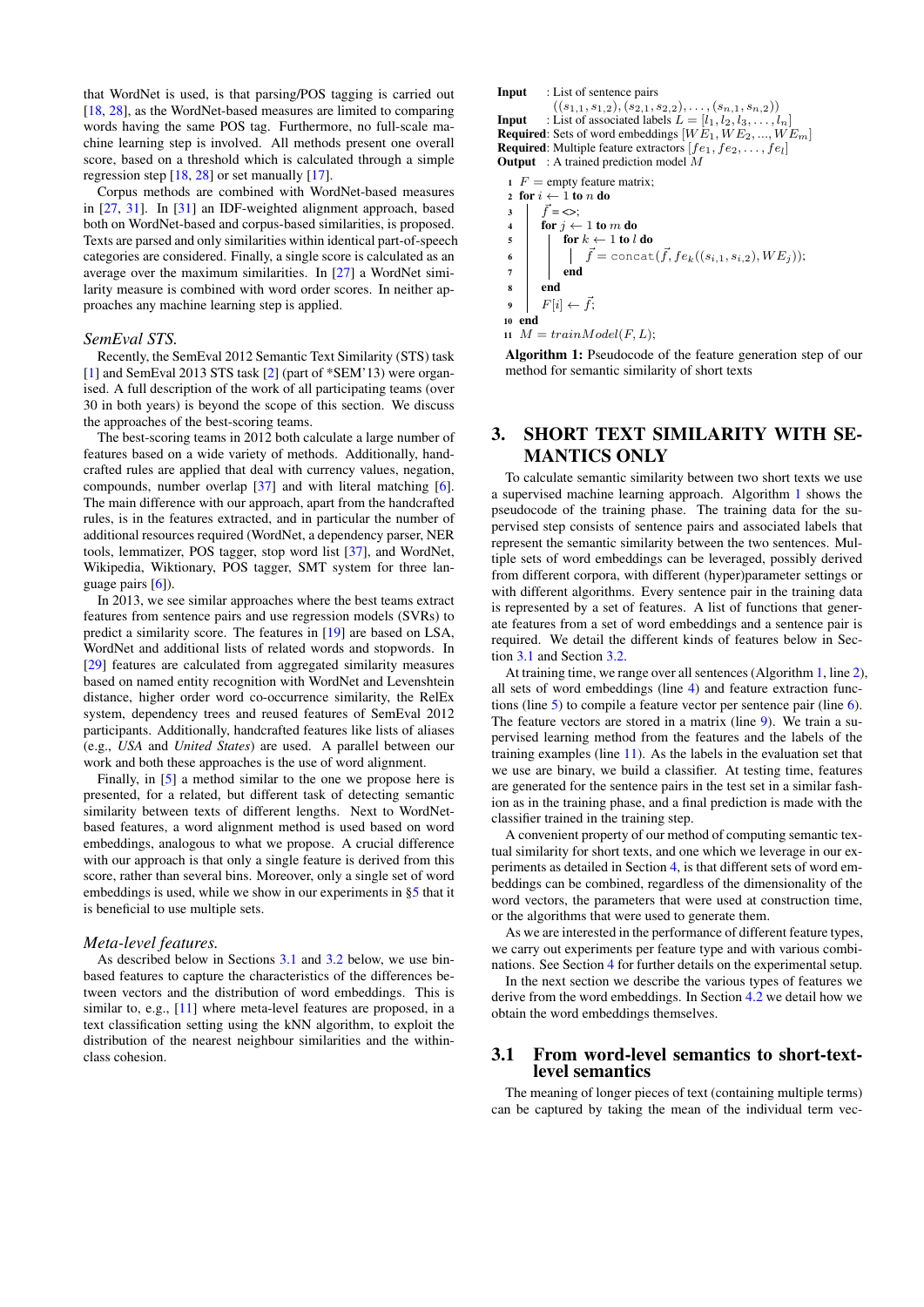tors.<sup>[1](#page-3-0)</sup> This approach is taken, next to other approaches, in, e.g., [\[5,](#page-9-31) [20,](#page-9-22) [40\]](#page-9-33). It works surprisingly well, and we use several features based on vector means, described below. Means, or sums, however, are rather poor ways of describing the distribution of word embeddings across a semantic space. It would be desirable to capture more properties of the two texts, especially with respect to the terms that do or do not match. We will first turn to our algorithm for constructing saliency-weighted semantic networks, which aims to capture this intuition. After that, in Section [3.2,](#page-4-1) we discuss features based on the mean vectors.

## <span id="page-3-4"></span>*3.1.1 Saliency-weighted semantic network*

In Figure [1](#page-3-1) the word embeddings of two short texts are represented as dots in a two-dimensional space. As can be observed from the picture, the two texts have terms that are close to each other (at the top and bottom in the figure), while the ones at the far left and right have no counterpart in their immediate vicinity. Regardless of this discrepancy, the means of the two are close to one another. The fact that both texts have a term unlike any term in the other text is not well represented by the means. A classifier, however, can benefit from more elaborate information about the distribution of word embeddings across the semantic space.



<span id="page-3-1"></span>Figure 1: Hypothetical example — two-dimensional representation of the word embeddings for two short texts (each consisting of three terms), represented as transparent and opaque dots respectively. The corresponding means of the two sets of embeddings are depicted as ⊗.

We want a way of taking into account the distribution of terms in one short text in the semantic space compared to distribution of terms in another text. Of course, not all terms are equally important. Common terms (like determiners) do not contribute as much to the meaning of a text as less frequent words do. Inverted document frequency (idf) is often used to implement this notion. Idf is usually combined with term frequency, e.g., in the BM25 algorithm. As BM25 has proven to be surprisingly successful [\[36\]](#page-9-34) we derive our idf weighting scheme from it. Our function for calculating semantic text similarity (sts) is:

<span id="page-3-2"></span>
$$
f_{sts}(s_l, s_s) = \sum_{w \in s_l} \text{IDF}(w) \cdot \frac{sem(w, s_s) \cdot (k_1 + 1)}{sem(w, s_s) + k_1 \cdot (1 - b + b \cdot \frac{|s_s|}{avg_s})}
$$
(1)

Here,  $s_l$  is the longest text of the two,  $s_s$  is the shortest and avgsl is the average sentence length in the training corpus.

The semantic similarity of term  $w$  with respect to short text  $s$  is represented by  $sem(w, s)$ :

<span id="page-3-3"></span>
$$
sem(w, s) = \max_{w' \in s} f_{sem}(w, w').
$$
 (2)

The function  $f_{sem}$  returns the semantic similarity between two terms. As terms are represented as vectors in our case, a natural choice for  $f_{sem}$ , which we use in our experiments in Section [4,](#page-4-0) is the cosine similarity between the two vectors.

As is apparent from  $(1)$ , we always take the longest short text of the two as a reference when calculating  $f_{sts}$ . We do so for two reasons. Firstly, we want  $f_{sts}$  to be symmetrical. Calculating the semantic similarity between two short texts should yield the same score regardless of their order. Secondly, the reason why the longest of the two short texts is summed over is that we do not want terms to be overlooked. Suppose we have two texts, where one consists of a subset of terms contained in the other. If the shortest text would be taken as a reference this would lead to a perfect score. However, if we take the longest text as a reference, the incongruity between the texts does have its bearing on the score, as desired.

We should note that, although [\(1\)](#page-3-2) bears a superficial resemblance to the BM25 formula, it in fact models something completely different. We borrow the b and  $k_1$  parameters that have a smoothing effect, together with the length normalisation: the average sentence length, *avasl*, in our case. The key difference, however, lies in the introduction of semantic similarity term in the formula. Where a tf\*idf weighting scheme relies on literal matches between the query and documents it matches, we are, in the present setting, interested in particular in semantic matches. By using [\(2\)](#page-3-3) for calculating semantic similarity, the maximum similarity of terms in  $s<sub>s</sub>$  is taken into account for every term in  $s_l$ .

One interpretation of  $f_{sts}$  is that it allows for non-literal, semantic matching. As noted above, in a tf\*idf weighting scheme, terms only contribute to the score if they match perfectly. In  $f_{sts}$  all terms contribute, with the semantically most related ones contributing most.

An alternative interpretation of  $f_{sts}$  with [\(2\)](#page-3-3) is as a word alignment method. As a max is being computed in [\(2\)](#page-3-3) over all words in a sentence, semantically close words are aligned to one another. In this way  $f_{sts}$  bears similarity to other alignment approaches such as [\[5,](#page-9-31) [19,](#page-9-7) [29\]](#page-9-30).

Yet another alternative view is that  $f_{sts}$  applies saliency weighting to a semantic network. If we interpret the dots in Figure [1](#page-3-1) as vertices of a graph, the max in [\(2\)](#page-3-3) draws edges between the vertices and weights them according to [\(1\)](#page-3-2). As a result, a mismatch between two terms such as the far left and right ones in Figure [1](#page-3-1) is of little consequence if both have a low IDF score (e.g., they are function words). If they are salient however, the mismatch has a larger impact.

As can be seen from [\(1\)](#page-3-2) the  $f_{sts}$  score is a sum over  $|s_l|$  terms. However, rather than giving the overall score to the final learning algorithm, we want to capture more information about the way the score is composed. Therefore, we make bins of its summands and normalise by the number of summands, so the value for every bin represents the percentage of summands in [\(1\)](#page-3-2) between the minimum and maximum values for that bin.

## <span id="page-3-5"></span>*3.1.2 Unweighted semantic network*

To convey as much information as possible to the final classifier we also construct an unweighted semantic network. For a short text pair  $(s_1, s_2)$ , we compute the cosine similarities in the semantic space between all terms in short text  $s_1$  and all terms in  $s_2$ . This gives us a matrix of similarities between the terms in  $s_1$  and  $s_2$ . From this matrix we compute two sets of features.

Firstly, we take all similarities and bin them. If we think of the word embeddings as nodes in a graph this would correspond to an fully connected, unweighted, bipartite graph. In Figure [1](#page-3-1) this would be represented by connecting every opaque dot to every transparent dot.

<span id="page-3-0"></span><sup>&</sup>lt;sup>1</sup>This is sometimes referred to as vector BOW approach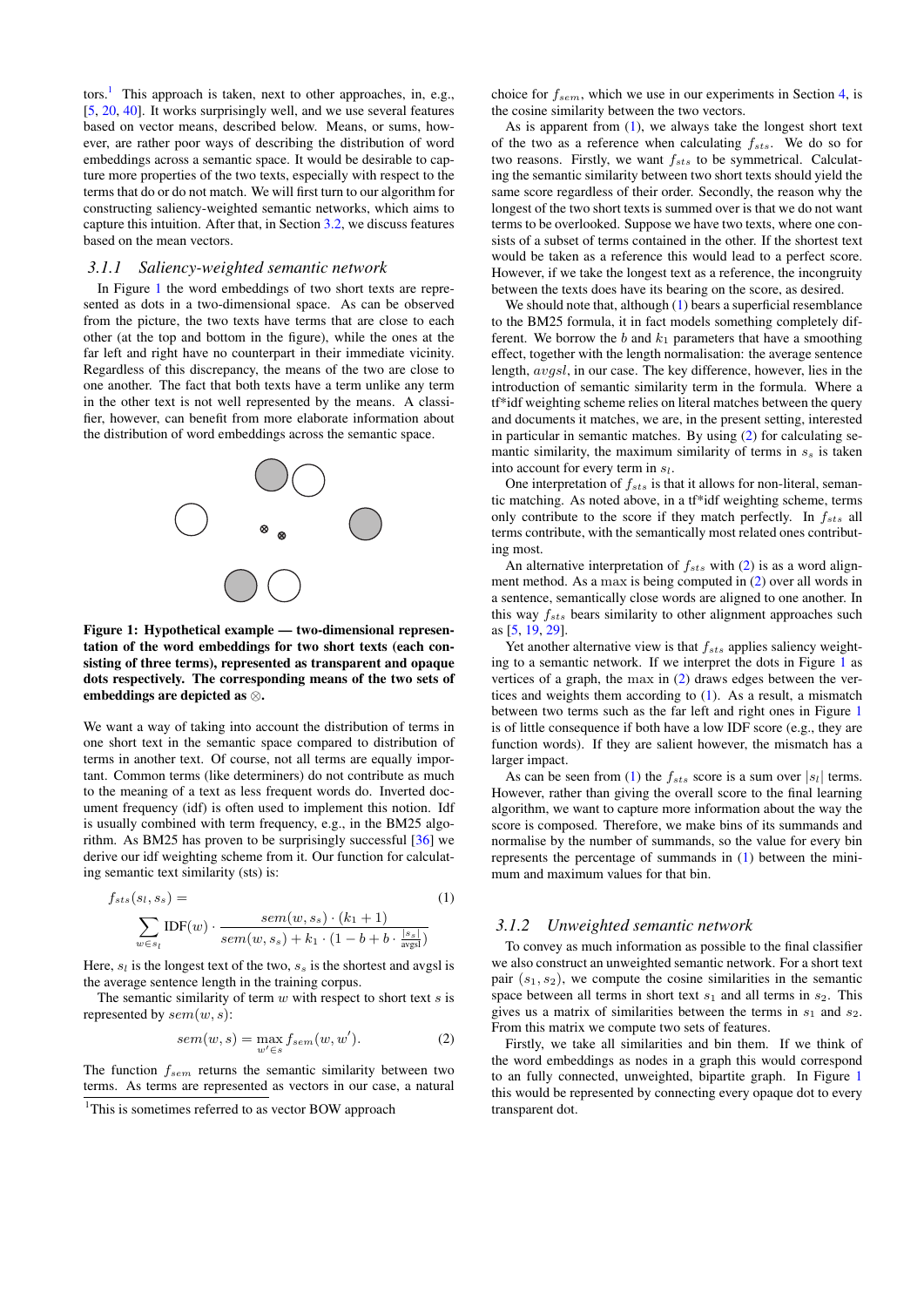Secondly, the maximum similarity for every word is computed, and bins are made of these maximum values. In this way, small distances between words (such as the top and bottom ones in Figure [1\)](#page-3-1) end up in the same bin, while outliers (the ones at the far left and right) end up in a separate bin.

# <span id="page-4-1"></span>3.2 Text level features

# *3.2.1 Distance between vectors means*

As noted previously, a standard way of combining word embeddings to capture the meaning of longer pieces of text is to take the mean of the individual term vectors. This aggregation over terms gives us one vector per sentence. We calculate both the cosine similarity and the Euclidean distance between the vectors for every sentence pair in the test set.

## *3.2.2 Bins of dimensions*

The cosine similarity between two vectors can be interpreted as an aggregation over the differences per dimension. As such, it does not capture all information about the similarities or differences between the two vectors. For example, taking the cosine similarity between two vectors that are highly similar in many dimensions and quite different in few, could lead to the same result as taking the cosine similarity between two vectors that differ slightly in all dimensions. Intuitively though, these are two different situations. In order to capture this intuition, we make bins of the number of dimensions in the mean vector of  $s_1$  and the mean vector of  $s_2$  that match within certain limits. See [§4.3](#page-5-1) for the exact values.

# <span id="page-4-0"></span>4. EXPERIMENTAL SETUP

The primary focus of our experiments is to determine how our method, which relies solely on semantic features, compares to other methods that work under the same conditions, and to methods that do rely on external sources of structured semantic knowledge, linguistic tools and handcrafted rules. To do so, we perform experiments on the MSR Paraphrase Corpus [\[15,](#page-9-25) [35\]](#page-9-26), the evaluation set most commonly used for this purpose.

As described in the previous section, we compute features from word embeddings, which are obtained from large amounts of unlabelled data. A practical feature of word embeddings is that word vectors computed on a large corpus can be made available, without the necessity of disclosing the entire training corpus as well (which can be problematic due to copyright issues). In our experiments we compute features from four publicly available sets of word embeddings (see Section [4.2.1](#page-4-3) and Section [4.2.2](#page-5-2) for more details). As the word vectors are not trained by ourselves, we refer to them as Out-of-the-Box (OoB).

We distinguish between two feature sets. The *saliency-weighted semantic network* features capture information about the similarity of the distribution of word vectors in the two sentences (Section [3.1.1\)](#page-3-4). The *unweighted* features are calculated from the unweighted semantic network (Section [3.1.2\)](#page-3-5) and the means of the word embeddings of both sentences (Section [3.2\)](#page-4-1). Our hypothesis is that saliency-weighted semantic networks can add valuable features for a classifier that learns to predict semantic similarities between short texts. To verify this hypothesis we perform experiments without the features based on the saliency-weighted semantic networks, and with the saliency-weighted semantic network features added.

Additionally, as there are many parameters that have an impact on the word embeddings we use to construct features, we want to investigate which settings lead to word embeddings best suited for our approach. As it is not possible to do this with out-of-the-box

vectors, we construct our own vectors from a publicly available text corpus (see [4.2.3](#page-5-3) for details). As we use the features derived from these additional sets of word embeddings supplementary to the OoB features, we refer to them as *auxiliary*.

For the experiments with features derived from the OoB vector sets, the only hyper-parameters of our model are the regularisation parameters of the learning algorithm. We choose their optimal setting by cross validating on the training data with folds of 10 examples. The experiments including the auxiliary vectors are aimed at demonstrating the potential of our method and the effect of the parameter settings. Therefore, we show the best results obtained across all settings and discuss the individual parameter settings in detail.

# 4.1 Learning algorithm

As discussed in Section [3](#page-2-0) we use the features described above to represent sentence pairs in the training material and we train a supervised learning algorithm on these features. As the MSR Paraphrase Corpus is annotated with binary labels (see Section [4.6.1\)](#page-5-4) we use a classifier for prediction. In particular, we use Support Vector Classifier (SVC) with a Radial Basis Function (rbf) kernel because the feature space is not necessarily linear.

# <span id="page-4-2"></span>4.2 Word embeddings

For ease of comparison with other approaches using word embeddings, we use four sets of vectors that are publicly available (two word2vec sets and two GloVe sets) which we refer to as Outof-the-Box sets (OoB). Additionally we train our own word vectors, both with word2vec and GloVe, and perform runs with different settings for both algorithms (the auxiliary vectors).

Once word embeddings have been trained on a corpus, there is no way to fold terms that were not observed during training into the semantic space. One way of dealing with these out-of-vocabulary (OOV) words when calculating the features described below is to simply ignore them. However, it is possible that important semantic information is present specifically in these new words. For example, names of persons or organisations occurring in a test set, which are likely to be semantically relevant, might have been absent from the training data. Therefore, following, e.g., [\[24\]](#page-9-27), we map OOV words to random vectors, while remembering which OOV word maps to which random vector.

The intuition behind this simple scheme is the following. If two texts are being compared in which two different OOV names appear, this incongruity would go unnoticed if the OOV terms would be ignored. Likewise, if the same OOV term is observed in two texts being compared, this contributes to the similarity score between the two (while it would be silently ignored otherwise).

# <span id="page-4-3"></span>*4.2.1 OoB: Word2vec*

Mikolov et al. [\[33\]](#page-9-20) experiment with several settings of the word2 vec algorithm to produce the highest quality word embeddings. The resulting vectors have been made publicly available.<sup>[2](#page-4-4)</sup> The vectors are 300-dimensional and were trained on a corpus of about 100 billion words.

Baroni et al. [\[7\]](#page-9-35) compare word2vec word embeddings to traditional distributional semantics approaches. The best performing vectors were released by the authors. $3$  The vectors are 400dimensional, a 5-word context window was used, with 10 negative samples and subsampling.

<span id="page-4-4"></span><sup>2</sup> See <https://code.google.com/p/word2vec/>

<span id="page-4-5"></span><sup>&</sup>lt;sup>3</sup>See [http://clic.cimec.unitn.it/composes/](http://clic.cimec.unitn.it/composes/semantic-vectors.html) [semantic-vectors.html](http://clic.cimec.unitn.it/composes/semantic-vectors.html)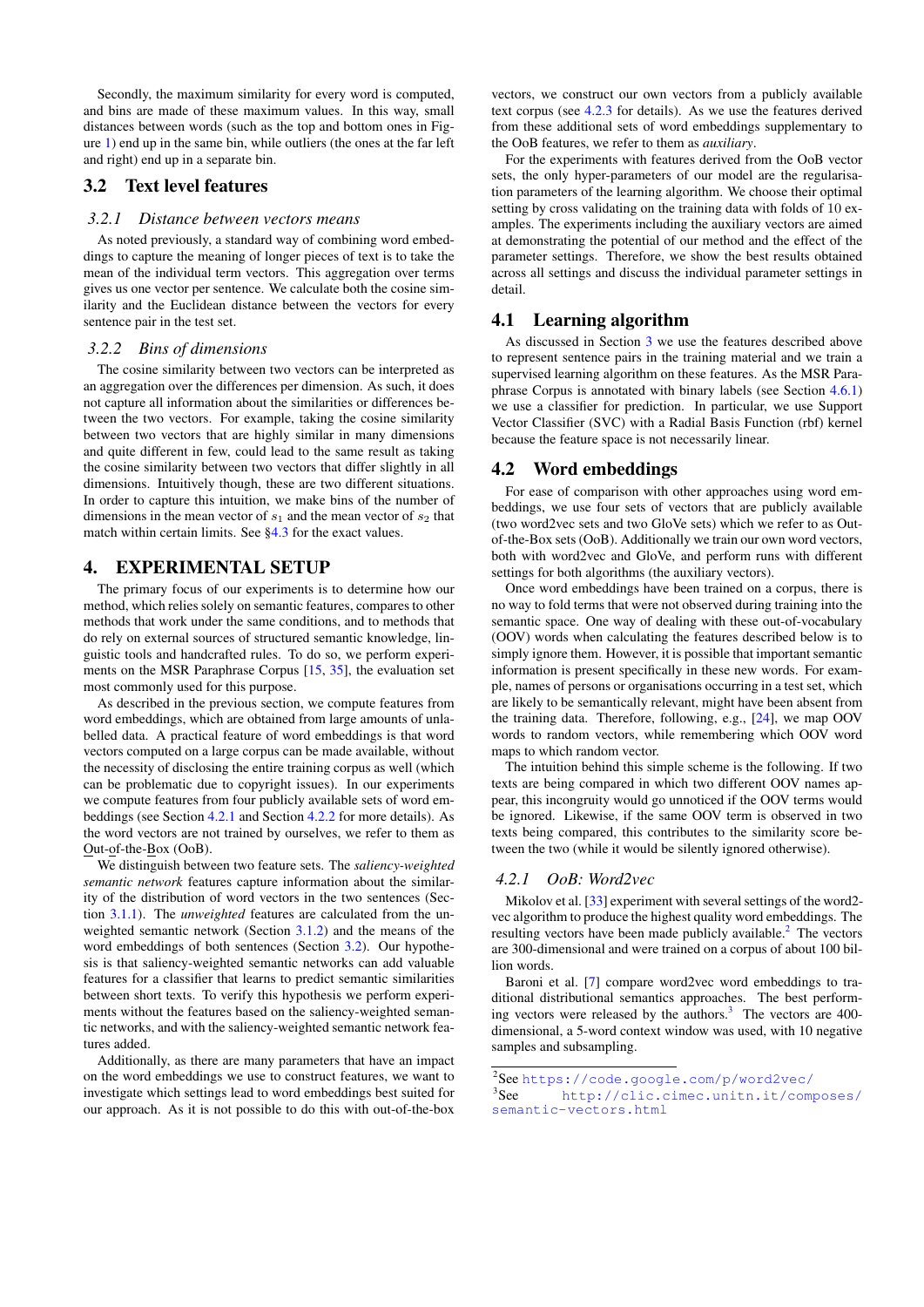# <span id="page-5-2"></span>*4.2.2 OoB: GloVe*

In [\[34\]](#page-9-15) an algorithm is proposed for deriving word embeddings optimised especially for word analogy and similarity tasks. As the GloVe algorithm differs from the word2vec algorithm, it is interesting to see if and how GloVe word embeddings behave differently from word2vec vectors when applied to the task of short text similarity. In our experiments we use two sets of publicly available GloVe vectors. Both sets are 300-dimensional. The word vectors of the first set were trained on a very large corpus of 840 billion tokens while the other set was trained on a 42 billion token corpus.[4](#page-5-5)

#### <span id="page-5-3"></span>*4.2.3 Auxiliary word embeddings*

As we are interested in the utility of the vectors and what settings work best for the task of predicting short text similarity, we calculate auxiliary word embeddings both with the word2vec algorithm and with GloVe. We train word embeddings on a publicly available data set released by INEX. $5$  The corpus contains 1.2 billion tokens.

The word2vec algorithm has several parameters: the architecture (CBOW or Skip-gram), word sampling threshold, whether or not to apply hierarchical softmax and the number of negative examples. Preliminary experiments indicated that a sampling threshold of 10<sup>−</sup><sup>5</sup> is most robust across settings. We use the default window width of 5 and vector dimensionality of 300.

For the auxiliary GloVe vectors we use the same dimensionality of 300. We set the number of training iterations to 100 as is suggested in [\[34\]](#page-9-15) for training vectors of dimension 300 and up. There are two parameters in particular to experiment with: (1) the exponent of the weighting function used in the cost function, which we set to any of  $[0.1, 0.5, 0.75, 0.9]$ , and (2) the cut-off in the weighting function, which we set to any of [10, 50, 100, 500, 1000].

Preprocessing of the corpus consists of tokenization with NLTK sentence splitter and token splitter [\[10\]](#page-9-36) with additional removal of non-ascii quotes and non-word characters. No stemming or stopping is carried out. All text is lowercased.

# <span id="page-5-1"></span>4.3 Parameter settings

As discussed in Section [3.1](#page-2-1) and Section [3.2](#page-4-1) a binning approach is used for most features. We use three bins in most cases, where one bin is meant to capture highly similar values, one bin is for the medium values and the third bin is for very dissimilar values. The values were obtained by examining the raw features for the training material. For features calculated from the saliency-weighted semantic network, the values are  $0-15$ ,  $15-4$ ,  $4-\infty$ . For the unweighted semantic network features the values are −1–.45, .45–.8,  $.8-\infty$  (the same values are used for when all similarities are taken into account, as when only the maximum similarities are considered). For the bins of dimensions, preliminary experiments showed that a four-bin approach, with two bins for similar and highly similar values worked slightly better than a three-bin approach. We use values  $-\infty$ -.001, .001-.01, .01-.02, .02- $\infty$ .

As an extensive tuning of the parameters  $k_1$  and b is beyond the scope of this paper we use the default settings of  $k_1 = 1.2$  and  $b = 0.75$  when computing  $f_{sts}$  in our experiments. The IDF values were calculated from the INEX data set described above.

## 4.4 Feature sets

All feature sets are calculated per set of word embeddings. Hence, for 3 saliency-weighted semantic network bins,  $2 \times 3$  unweighted

semantic network bins, 2 distances and 4 dimensional bins, we have 15 features per set of word embeddings, and 60 features in total per sentence pair, when, e.g., the 4 OoB sets are used.

## 4.5 Baselines

As discussed in [§2](#page-1-0) the systems for detecting short text similarity as described in [\[20,](#page-9-22) [21,](#page-9-6) [38\]](#page-9-23) are natural baselines to our method as they work under the same conditions, i.e., no external sources of structured semantical knowledge are used and no prior knowledge of natural language (such as parse trees) is required.

## 4.6 Evaluation

We first describe the evaluation set used in our experiments. Then we discuss the associated evaluation metrics.

#### <span id="page-5-4"></span>*4.6.1 Evaluation sets*

We use the Microsoft Research Paraphrase Corpus data set [\[15,](#page-9-25) [35\]](#page-9-26) in our primary experiments in Section [5](#page-5-0) as it is commonly used for evaluation in short text similarity tasks [\[4,](#page-9-17) [17,](#page-9-10) [20,](#page-9-22) [21,](#page-9-6) [31,](#page-9-4) [38\]](#page-9-23). The set consists of sentence pairs judged for semantic similarity on a binary scale. The annotator guidelines allowed for an interpretation of semantic similarity that went beyond strict semantic identity, as using the latter notion would yield only trivial examples. The set consists of 5801 sentence pairs in total, divided in a training set of 4076 and a test set of 1725 examples.

#### *Other evaluation sets.*

Li et al. [\[27\]](#page-9-29) present a data set comprising 65 pairs of dictionary glosses extracted from two sources. The set is used for evaluation in, e.g., [\[18,](#page-9-11) [21\]](#page-9-6). We omit this set in our experiment because of its limited size.

The task of semantic textual similarity was part of the SemEval 2012 and SemEval 2013 campaigns [\[1,](#page-8-1) [2\]](#page-9-13). The SemEval data is impractical for evaluation in a supervised learning setting with a substantial number of features, as the training data is limited (maximally 750 training examples per subset in the SemEval 2012 data) which leads to overfitting. Additionally, more recent work in semantic textual similarity is evaluated on the MSR Paraphrase corpus. For these two reasons, we evaluate our methods for calculating semantic text similarity on the latter.

## *4.6.2 Evaluation metrics*

As the MSR Paraphrase Corpus has binary annotations, accuracy is the metric most often applied, together usually, with precision, recall and  $F_1$  [\[4,](#page-9-17) [17,](#page-9-10) [20,](#page-9-22) [31\]](#page-9-4).

# <span id="page-5-0"></span>5. RESULTS AND ANALYSIS

In this section we show the results of our experiments. We are interested in answering two questions. Firstly, we want to see if our method performs better than the baseline methods that work under the same conditions. Secondly, we want to know if a semanticsonly approach, without access to external sources of knowledge, can yield results comparable to the state-of-the-art methods that do use external semantic knowledge bases and/or features based on computationally more involved processes as syntactic parsing.

In Table [1](#page-6-0) results of our experiments are listed. For convenience, the results from the baseline methods, as reported in the litera-ture, are displayed in the top three rows.<sup>[6](#page-5-7)</sup> The rows marked 'unwghtd' use all features described above, but for the features based on the saliency-weighted semantic network. The rows marked 'un-

<span id="page-5-5"></span><sup>&</sup>lt;sup>4</sup>Both sets of vectors can be downloaded from  $http://nlp.$ [stanford.edu/projects/glove/](http://nlp.stanford.edu/projects/glove/)

<span id="page-5-6"></span><sup>5</sup>The data consists of an English Wikipedia dump from November 2012. It was released as a test collection for the INEX 2013 tweet contextualisation track [\[8\]](#page-9-37)

<span id="page-5-7"></span> $6$ No precision and recall numbers were reported in  $[20]$ .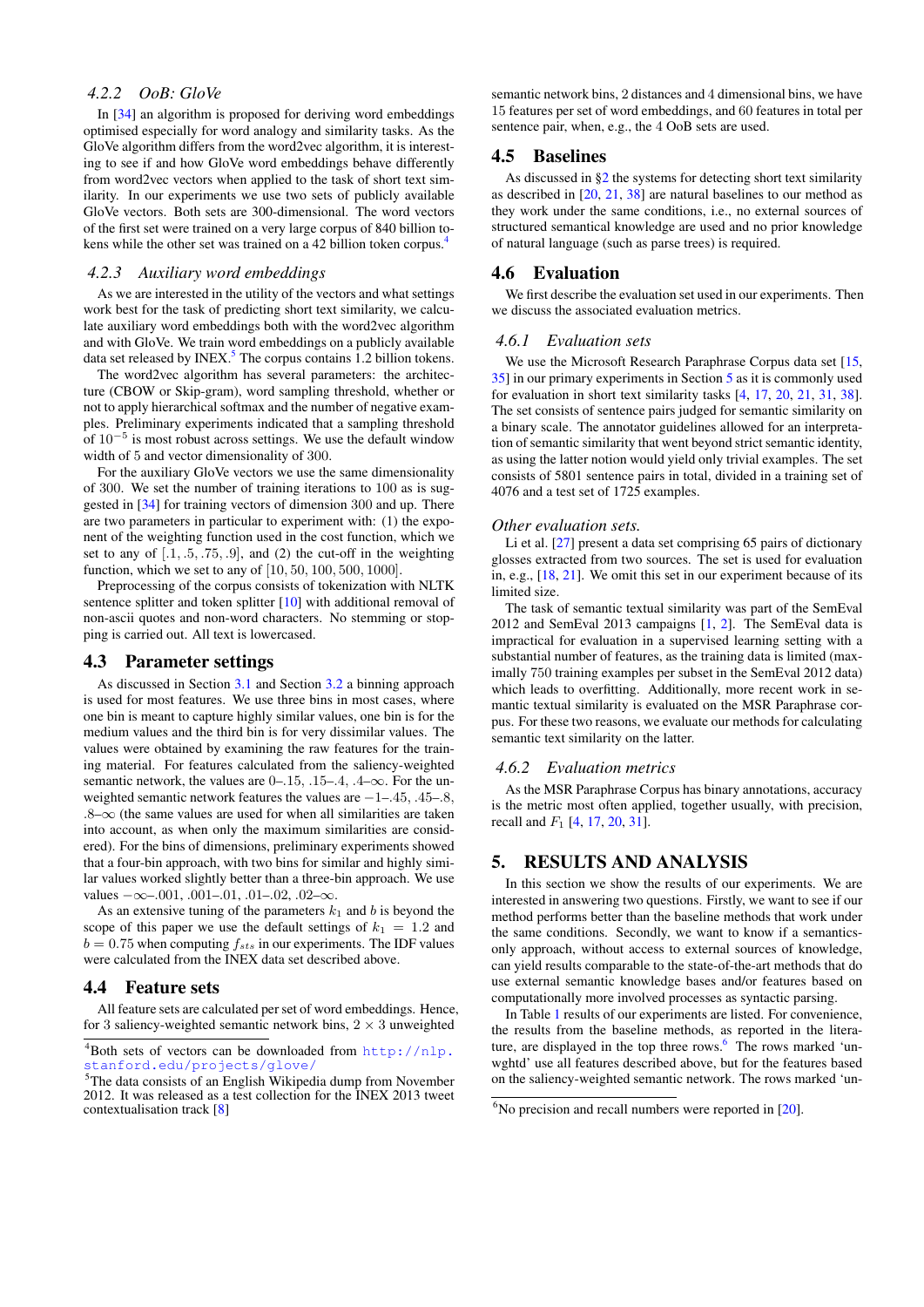<span id="page-6-0"></span>Table 1: Results on the MSR Paraphrase Corpus set. The rows marked 'unwghtd' display results for runs based on all features, but for the saliency-weighted semantic network features. The rows marked 'unwghtd + swsn' display results for runs that had features based on saliency-weighted semantic network added as well. Results marked $^\dagger$  are significantly different from the best performing OoB run (two-tailed paired t-test, p-value  $\leq 007$ 

| Baseline methods                                                                                                 |                                                                                           |      | Acc. p r      |                                                                                     | $F_1$                                                                                                                      |
|------------------------------------------------------------------------------------------------------------------|-------------------------------------------------------------------------------------------|------|---------------|-------------------------------------------------------------------------------------|----------------------------------------------------------------------------------------------------------------------------|
| Convolutional NNs [20]<br><b>VSM</b> [38]<br>Corpus-based PMI [21]                                               |                                                                                           | .699 |               | .710 .954 .814<br>.726 .747 .891 .813                                               | .809                                                                                                                       |
| Our method                                                                                                       | Features                                                                                  |      | Acc. $p \t r$ |                                                                                     | $F_1$                                                                                                                      |
| OoB<br>OoB                                                                                                       | unwghtd<br>$unwyhtd + swsn$                                                               |      |               | .746 .768 .882 .822<br>.751 .768 .896 .827                                          |                                                                                                                            |
| $OoB + aux w2v$<br>$OoB + aux w2v$<br>$OoB + aux Glv$<br>$OoB + aux Glv$<br>$OoB + both aux$<br>$OoB + both aux$ | unwghtd<br>$unwyhtd + swsn$<br>unwghtd<br>$unwyhtd + swsn$<br>unwghtd<br>$unwyhtd + swsn$ |      |               | .754 .770 .897 .829<br>.757, 894, 830<br>.756 .774 .894 .830<br>.758 .771 .907 .833 | $.762^{\dagger}.780^{\dagger}.893^{\dagger}.833^{\dagger}$<br>$0.766^{\dagger}.781^{\dagger}.906^{\dagger}.839^{\dagger}.$ |

wghtd + swsn' use the both the 'unwghtd' features and the saliencyweighted semantic network features.

# 5.1 Using out-of-the-box vectors

For the rows marked 'OoB' only out-of-the-box word embeddings were used of the four sets described in Section [4.2.1](#page-4-3) and Section [4.2.2.](#page-5-2) The settings for the regularisation parameters of the classifier are determined by cross validating on the training set. For the experiment with only unweighted features, the hyper-parameter settings are  $C = 10^8$  and gamma =  $10^{-5}$ . For the experiment including the saliency-weighted semantic network features we have  $C = 10^6$  and gamma =  $10^{-4}$ .

Table [1](#page-6-0) shows that the result when using only publicly available, out-of-the-box word vectors (the rows marked OoB), surpass all the baselines.<sup>[7](#page-6-1)</sup>

An important observation is that the best scoring approach on this data set using WordNet-based features, to our knowledge, reports an accuracy of .741 and an  $F_1$  score of .824 [\[17\]](#page-9-10). As we can see, our generic approach with only publicly available vectors, without any tuning or optimisation, outperforms this method. This is an important finding, as it shows that for computing semantic similarity, the labour-intensive construction of a rich semantic knowledge source such as WordNet is not a necessity. As an aside, our finding supports a claim made in [\[5\]](#page-9-31) in a different context of matching texts of different lengths, "that traditional knowledgebased features are cornered by novel corpus-based word meaning representations."

# 5.2 Using auxiliary vectors

To show the potential of our method we report the results when, next to the OoB vectors, the auxiliary vectors—generated from the embeddings trained on the INEX data as described in Sec-

tion [4.2.3—](#page-5-3)are used. The bottom rows in Table [1](#page-6-0) show the best results obtained with these vectors.

The results of the experiments with the auxiliary vectors are consistently better than the baselines and the results with only OoB vectors, both in terms of accuracy and  $F_1$ .

If we compare the results of our method that only uses semantic features, to the current state-of-the-art methods, which rely on linguistic analysis and handcrafted features, we observe that when optimal settings are used, our method can outperform the tree kernel approach described in [\[4\]](#page-9-17). This method uses features derived from dependency parses, and yields an accuracy of .753 on this data set (no precision, recall and  $F_1$  score are reported). Furthermore, our top-performing run, the bottom row in Table [1,](#page-6-0) shows results comparable results presented in [\[39\]](#page-9-8), based on dynamic pooling and unfolding recursive auto-encoders trained on parse trees—that has an accuracy of .768 and  $F_1$  of .836. Our top-performing run does slightly better in terms of  $F_1$  and slightly worse with respect to the accuracy. It is important to note, however, that the results in [\[39\]](#page-9-8) are only achieved when, next to the general neural network-based method, several handcrafted features are added, which are designed especially for the evaluation set at hand (the features are primarily dealing with representation of numbers). Interestingly, our method performs better than the neural network-based approach in [\[39\]](#page-9-8) when the latter is run without the test-set-specific handcrafted features, in which case it yields an accuracy of .726.

The best performance on the MSR Paraphrase Corpus, to our knowledge, is presented in [\[22\]](#page-9-24). Matrix decomposition is performed on a co-occurrence matrix, and saliency weighting is applied, where the saliency weight per word or n-gram is optimised on the training data. A dependency parser is used to generate the ngrams. The best performance is obtained by performing matrix decomposition on the training and test data combined. But even if only the training set is used, an accuracy of .786 and .846  $F_1$  is attained, when no additional hand-crafted features are used. This result is better than ours in terms of accuracy, while in terms of  $F_1$ the scores are comparable.

The word2vec vectors and GloVe vectors, when added separately, yield better performance. This is particularly noteworthy as it shows that high-quality word embeddings can be produced for the present setting by both algorithms, even when the corpus used for training was substantially smaller than what is commonly used (namely ∼1B tokens, against 3B and 100B tokens for the OoB word2vec sets and 42B and 840B for the OoB GloVe vectors).

When both the auxiliary word2vec and GloVe vectors are added to the OoB vectors—the rows marked 'OoB + both aux'—we see another increase in performance specifically in terms of precision. These results are significantly different from the OoB run with both feature sets. The results in the 'OoB + both aux' rows also surpass the results in the 'OoB + aux  $w2v'$  and 'OoB + aux Glv' separately. This is particularly interesting, as it indicates that, while the performance of both vectors sets on their own is comparable, the two models capture different semantic information.

Finally, an overall observation from Table [1](#page-6-0) is that adding the saliency-weighted semantic network features consistently yields better performance. We note that this goes against an observation in [\[17\]](#page-9-10): *"Since experiments with document specificity weightings (such as tf-idf ) had shown that using these factors actually reduced performance no such weighting factor was used here."*

### *5.2.1 Parameter analysis*

Space constraints prevent us from providing an extensive overview of results across all parameter settings. An important observation, however, is that although the settings matter, few consistent

<span id="page-6-1"></span><sup>7</sup>We cannot calculate statistical significance between our results and the baseline results as for the appropriate test—a matched-pairs t-test—we need to compare our output to the outputs of the baseline systems, which are not publicly available (only the aggregate results are).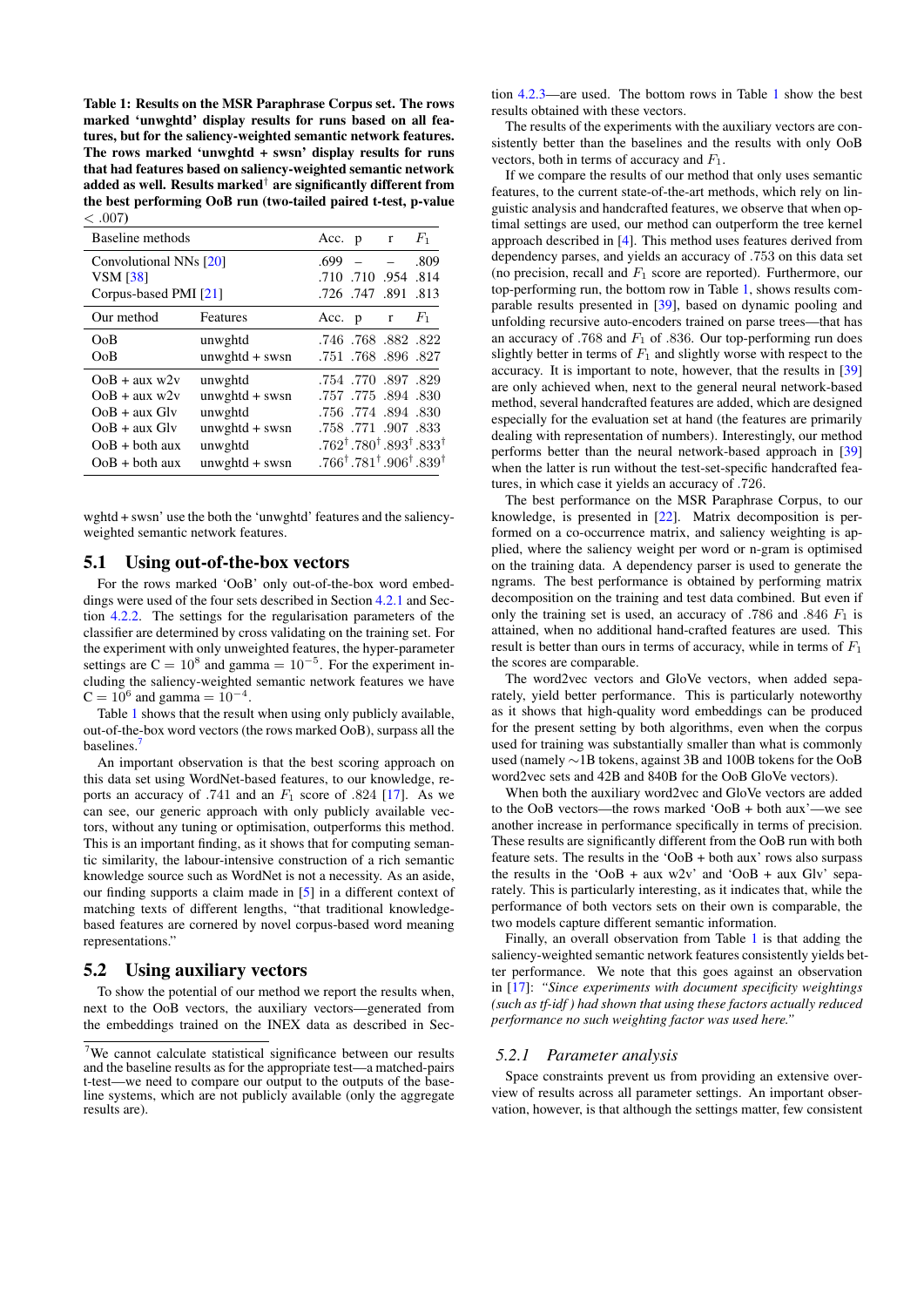patterns emerge. To illustrate, for the 'OoB + both aux' setting, the worst performance in terms of accuracy across parameters, with optimal regularisation parameters was .730, which is worse than the performance with only OoB vectors, but above baseline performance. For the auxiliary word2vec vectors, negative sampling seems to be beneficial in general, with a value of 10 being a robust choice. Both the choice of architecture (CBOW or Skip-gram) and applying hierarchical softmax or no seems to be of little consequence.

For the GloVe vectors different values for the exponent of the weighting function and the cut-off in the weighting function were used. The moderate values (.5, .75 for the exponent, and 50 or 100 for the maximum cut-off) yielded the best results.

Lastly, the regularisation parameters (C and gamma) of the classifier are hyper-parameters of our model. We use large values for C (in the range of  $10^6$ - $10^9$  depending on the number of features) and small values for gamma  $(10^{-4}, 10^{-5})$ . Not surprisingly, the setting of these parameters in particular has substantial repercussions on the final performance. To illustrate again, the worst performance with optimal features but across regularisation parameters was .690, which is lower than the lowest baseline. The worst overall performance (worst features and worst regularisation) is roughly equal, at .685, which suggests that the harm is primarily caused by suboptimal regularisation.

These findings indicates that both algorithms for generating word embeddings, word2vec and GloVe, are robust across reasonable parameter settings. While it is important to find the optimal combination of all parameters, the settings for the word embeddings matter less than regularising the learning algorithm.

#### *5.2.2 Feature importance*

In addition to studying the effect of the different sets of word embeddings as discussed above, it is interesting to see how different sets of features affect the performance. To analyse the effect per feature set we perform an ablation study, where we leave out a set of features for all word embedding sets we calculate features from.<sup>[8](#page-7-0)</sup>

<span id="page-7-1"></span>Table 2: Ablation study results

| Omitted feature set    | Acc. | n       |            | $F_{1}$ |
|------------------------|------|---------|------------|---------|
| max unweighted sn bins | .739 |         | .766 .874  | .817    |
| swsn bins              | .741 |         | .768. .874 | -818    |
| dimension bins         | .746 | .767    | -886       | -822    |
| all unweighted sn bins | .747 | .763    | -898       | -825    |
| distances              | .759 | 778 892 |            | -831    |

In Table [2](#page-7-1) the results are shown for leaving out different feature sets, sorted by accuracy. All other settings (the word2vec and GloVe parameters for the auxiliary vectors and the regularisation parameters for the classifier) are identical to the ones used for the top performing run in Table [1](#page-6-0) (bottom row).

As can be seen from Table [2](#page-7-1) leaving out the word alignment methods, weighted by saliency or not, has the most dramatic effect on performance. This indicates that aligning words is a successful strategy for determining semantic similarity between short texts.

An interesting observation is that leaving out the distance features has the least effect on performance. As noted above, these features measure the distance between the means of the word vectors in both sentences, and are a default method for going from

word-level to sentence-level, applied, next to other methods, in e.g., [\[5,](#page-9-31) [20,](#page-9-22) [40\]](#page-9-33). Table [2](#page-7-1) does suggest that binning the differences between dimensions of the mean vectors, as proposed in this paper, increases the gain obtained from them.

## 5.3 Error analysis

To see whether our method of computing semantic textual similarity for short texts is biased we perform an error analysis concerning two important attributes of the test data: sentence length and lexical overlap.

#### *5.3.1 Performance across sentence length*

Figure [2](#page-7-2) shows an overview of the results of our experiments divided by sentence length.



<span id="page-7-2"></span>Figure 2: Results 'OoB + both aux – unwghtd + swsn' run divided by difference in sentence length (measured in words). TP: true positives, TN: True negatives, FP: false positives, FN: false negatives. (Best viewed in color.)

As expected, sentences that are alike in in terms of length are easier to perform well on, as reflected in the figure by the large bulge at the left side of the scale for the true positives. The hump for true negatives is less pronounced, which is easily explained by a lower frequency of negative examples in the test set.

One observation from Figure [2](#page-7-2) is that the number of false negatives is rather constant in the left half of the figure, which means that it increases relatively with the difference in sentence length, while this is not the case for false positives. This means that the classifier has a tendency to predict semantic dissimilarity when the two input texts differ in length substantially.

Most importantly though, Figure [2](#page-7-2) shows that the classifier always predicts the correct label in the majority of cases, regardless of the difference in sentence length.

## *5.3.2 Performance across levels of lexical overlap*

As our saliency-weighted semantic network features perform semantic, rather than lexical, word pairings, it is interesting to see how our method performs across different levels of lexical (i.e., *literal*) overlap between the sentence pairs in our test collection.

In Figure [3](#page-8-2) we show an overview of the results across different levels of lexical overlap of our best performing run on the MSR Paraphrase Corpus (OoB + both aux – unwghtd + swsn; see bottom row in Table [1\)](#page-6-0).

<span id="page-7-0"></span><sup>&</sup>lt;sup>8</sup>Note that it is not possible to use the feature weights as a proxy for feature importance, as this only works for linear kernel functions, and we use a classifier with an RBF kernel.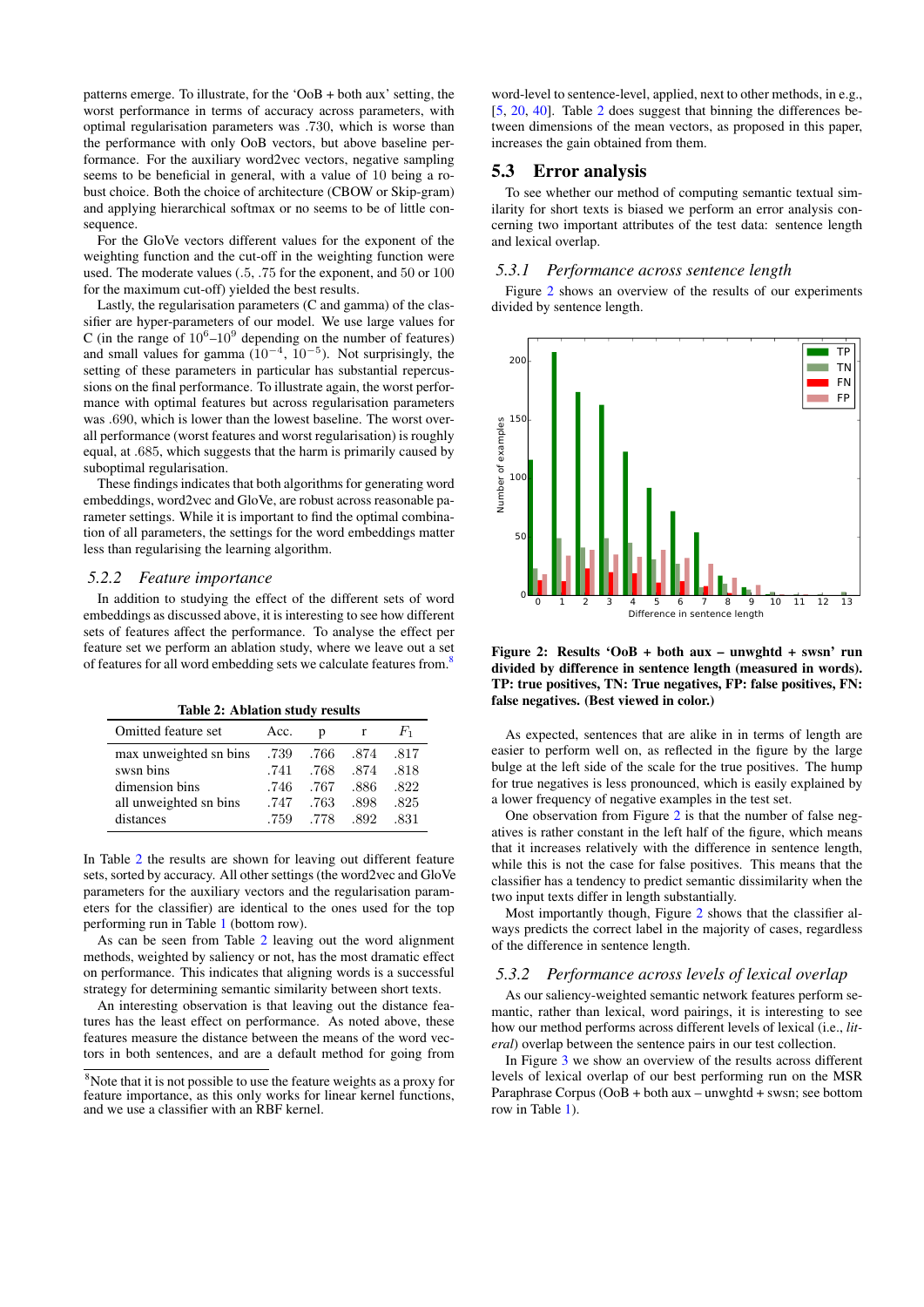

### <span id="page-8-2"></span>Figure 3: Results for the 'OoB + both aux – unwghtd + swsn' run, grouped by percentage of lexical overlap between test sentences in the MSR Paraphrase Corpus. (Best viewed in color.)

In Figure [3](#page-8-2) we can clearly see four different distributions of results, where, e.g., the TP results peak at 70–80% and the TN results peak at 40–50%.

As is to be expected, the ' $\text{OoB} + \text{both aux} - \text{unwyhtd} + \text{swsn}'$  run is right most times at high levels of lexical overlap. If it is wrong it produced false positives, i.e., it predicts semantic similarity too often, which is easily explained by the high similarity between the sentences. An interesting glitch is the tiny FP bar at the far right of the figure (90%-100% overlap), which denotes 3 cases of high lexical overlap, where the annotators judged the test sentences not to be semantically similar, while our method for predicting short text semantic similarity did. Indeed, the differences are rather subtle, as illustrated by this example pair:

*Air Canada, the largest airline in Canada and No. 11 in the world, has been under court protection from creditors since April 1*

and

#### *The No. 11 airline in the world, Air Canada has been under court protection from creditors since April 1*.

There is a peak in the middle for the FN bars, at 50–60% overlap, where our method cannot make up for the relatively low level of lexical overlap, and mistakenly predicts semantic dissimilarity. Interestingly, though, the bars show that our algorithm, even for these difficult cases, still makes the correct prediction in the majority of cases. An additional noteworthy observation is that even when the majority of words in the sentences that make up the test pairs are different, at 40–50% overlap level, our algorithm still produces true positives, next to true negatives. This clearly shows the benefit of semantic matching over lexical matching. More importantly, it shows a meaningful distinction can be made by the algorithm, even for these non-trivial cases.

The final important observation from Figure [3](#page-8-2) is that our method, the 'OoB + both aux – unwghtd + swsn' run, is right in the majority of cases across all levels of lexical overlap.

# <span id="page-8-0"></span>6. CONCLUSIONS AND FUTURE WORK

We have described a generic and flexible method for semantic matching of short texts, which leverages word embeddings of different dimensionality, obtained by different algorithms and from different sources. The method makes no use of external sources of structured semantic knowledge nor of linguistic tools, such as parsers. Instead it uses a word alignment method, and a saliencyweighted semantic graph, to go from word-level to text-level semantics. We compute features from the word alignment method and from the means of word embeddings, to train a final classifier that predicts a semantic similarity score.

We demonstrate on a large publicly available evaluation set that our generic, semantics-only method of computing semantic similarity between short texts outperforms all baseline approaches working under the same conditions, and that it exceeds all approaches using external sources of structured semantic knowledge that have been evaluated in this dataset, to our knowledge.

An important implication of our results is that distributional semantics has come to a level where it can be employed by itself in a generic approach for producing features that can be used to yield state-of-the-art performance on the short text similarity task, even if no manually tuned features are added that optimise for a specific test set or domain. Furthermore, the word embeddings, when employed as proposed above, substitute external semantic knowledge and make human "feature engineering" unnecessary. As our method does not depend on NLP tools, it can be applied to domains and languages for which these are sparse.

It is interesting to see how other fields of research that deal with large corpora of unstructured text can benefit. For example, in automatically created probabilistic knowledge bases (e.g., [\[16\]](#page-9-38)) triples are extracted from an input corpus and have a confidence score associated with them based on the number of sentences in the corpus describing the relation in the triple. Short text similarity can be used to improve this confidence score.

An evident limitation of calculating meta-features in the manner we propose, i.e., from averaged word vectors and word alignments, is that the order of words is not taken into account. This goes for any bag-of-words model, of course. The reason the difference between word-order-aware models and bag-of-word models is not apparent from the results on sentence similarity tasks over the years might be that the commonly used evaluation sets do not contain enough sentence pairs (if at all) in which word order is a crucial factor.

### *Acknowledgments.*

We thank our anonymous reviewers for their valuable feedback, which helped to improve the paper. This research was supported by Amsterdam Data Science, the Dutch national program COMMIT, Elsevier, the European Community's Seventh Framework Programme (FP7/2007-2013) under grant agreement nr 312827 (VOX-Pol), the ESF Research Network Program ELIAS, the HPC Fund the Royal Dutch Academy of Sciences (KNAW) under the Elite Network Shifts project, the Netherlands eScience Center under project number 027.012.105, the Microsoft Research Ph.D. program, the Netherlands Institute for Sound and Vision, the Netherlands Organisation for Scientific Research (NWO) under project nrs 727.011.005, 612.001.116, HOR-11-10, 640.006.013, 612.066.930, CI-14-25, SH-322- 15, the Yahoo! Faculty Research and Engagement Program, and Yandex.

# 7. REFERENCES

<span id="page-8-1"></span>[1] E. Agirre, M. Diab, D. Cer, and A. Gonzalez-Agirre. Semeval-2012 task 6: A pilot on semantic textual similarity. In *SemEval 2012*, 2012.